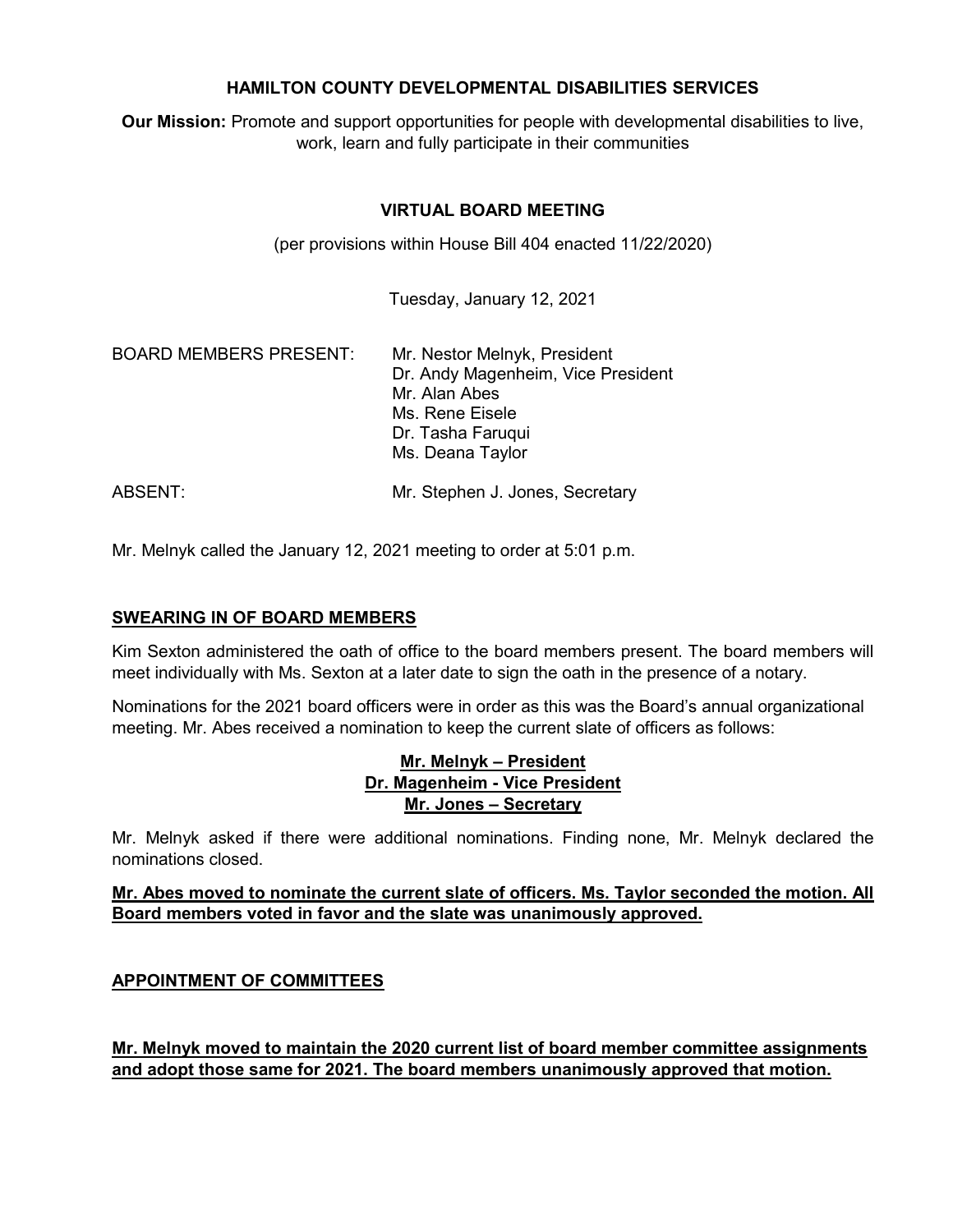The 2021 Board committee assignments are as follows:

| Ethics Committee -    | Dr. Tasha Faruqui, Stephen Jones, Dr. Andy Magenheim |
|-----------------------|------------------------------------------------------|
| HR/Policy Committee - | Rene Eisele, Nestor Melnyk, Deana Taylor             |
| Program Committee -   | Alan Abes, Rene Eisele, Dr. Tasha Faruqui            |
| Finance Committee -   | Alan Abes, Stephen Jones, Dr. Andy Magenheim         |
| Appeals Committee -   | Ad Hoc                                               |

# **APPROVAL OF MINUTES**

Mr. Melnyk asked for approval of the minutes of December 8, 2020 meeting.

# **Mr. Abes moved approval of the minutes of the December 8, 2020 Board meeting as presented. Ms. Taylor seconded the motion. The minutes were unanimously approved.**

# **HEARING THE PUBLIC**

Cindy Aardema, Community & Family Engagement Coordinator with Easterseals Serving Greater Cincinnati, shared information about an important transition youth program. The program is a partnership between Easterseals and HCDDS that serves young adults, aged 18-25, with a focus on transition readiness and developing transferable job skills. Recruiting for the program is ongoing with a virtual open house planned in a couple of weeks. The details will be shared at a later date. The program is currently housed at the Vineyard Westside Church in Cheviot.

Easterseals is here and is ready to partner with HCDDS now and in the future.

## **SUPERINTENDENT'S REPORT – Reported by Ms. Snyder**

## **A. COVID-19 Data**

**Hamilton County Data as of 01/03/2021 (no tests/results for 2021 in this data):**

COVID-19 Testing Results for ALL Reported Tests

| (UI/MUI)        |         |          |       |  |
|-----------------|---------|----------|-------|--|
| <b>Negative</b> | Pending | Positive | Total |  |
| 810             |         | 326      | 1137  |  |

## **Demographics of ALL Positive Results:**

200 Male (61%)/126 Female (39%)/Average Age= 44

## **11 Deaths**

- 9 Confirmed COVID Related
- 1 Presumed COVID Related
- 1 Unknown (although COVID positive)

## **Living Arrangements of positive results**

77 Family Home 105 Supported Living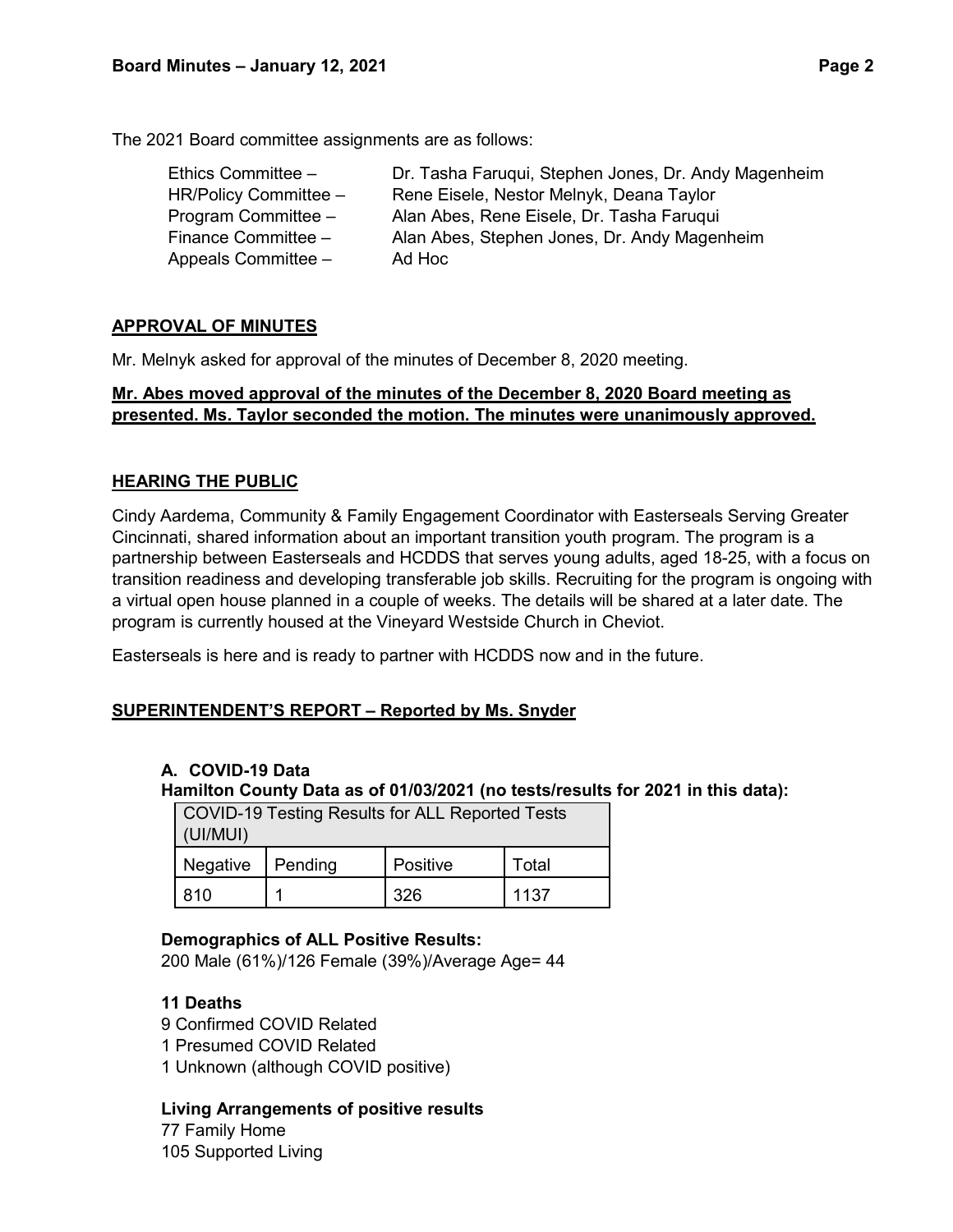12 Shared Living 48 Licensed Home 61 ICF 23 Nursing Home

Ms. Snyder reported that OACB has been collecting data to put together an accounting of cases statewide. The state was only capturing cases that resulted in an MUI so we are missing a lot of cases. At some point the goal is to have a more comprehensive number to see the real impact of COVID in Ohio for the people we serve.

# **B. COVID-19 Vaccine Distribution**

Currently, vaccines are being distributed for people in the first priority category. People who live in congregate settings, as well as the staff in those settings, are currently eligible for vaccines. For our purposes, this includes any setting where two or more people with developmental disabilities reside together. Although the number of vaccines is limited, the health districts are doing a great job getting the vaccines they do have available out to those eligible to receive them. We are working closely with them. In addition to providing them with a full listing of all congregate settings, we are also working diligently to develop plans to be able to host a vaccination site which will include support from board and provider agency employees.

Additionally, people with developmental disabilities who have "congenital, developmental, or early onset medical disorders that make them particularly vulnerable" will be included in the 1B priority group. Although specific details will be provided in the near future, we do know that county boards will need to contact anyone eligible based on a review by DODD. We anticipate there will be many questions regarding this phase and are preparing communications to assist people in understanding the process.

Our agency has been working closely with the local health districts and the Hamilton County Board of Health on how to get the vaccine to the people we serve. This effort has been going very well and we just learned yesterday that we will be able to host some vaccine clinics at Kingsley. This may begin as early as next week. We are just waiting for our staff to be trained to start the process.

# **C. Provider Support and Partnership**

- We heard from providers of individuals experiencing worsening symptoms of COVID not being admitted to the hospital. Individuals were instead sent home with a DSP to monitor as their symptoms. To help support DSPs, we developed a contract with BrightStar to provide 24-hour on-call nursing consultation.
- We hosted one PPE pass out to 46 providers. HCDDS received surgical masks and 150 pulse oximeters that were distributed to agency providers. HCDDS passed out COVID antigen tests received by DODD to approved ICFs.
- Working with vaccination preparation with DODD and also health departments in Hamilton County:
	- Received lists of congregate and licensed settings from DODD and added provider contact information
	- Reached out to each provider letting them know that they support a person who is eligible for a Phase 1 vaccine.
	- Maintaining a list of individuals who have heard from their pharmacy about receiving the vaccine directly from the pharmacy.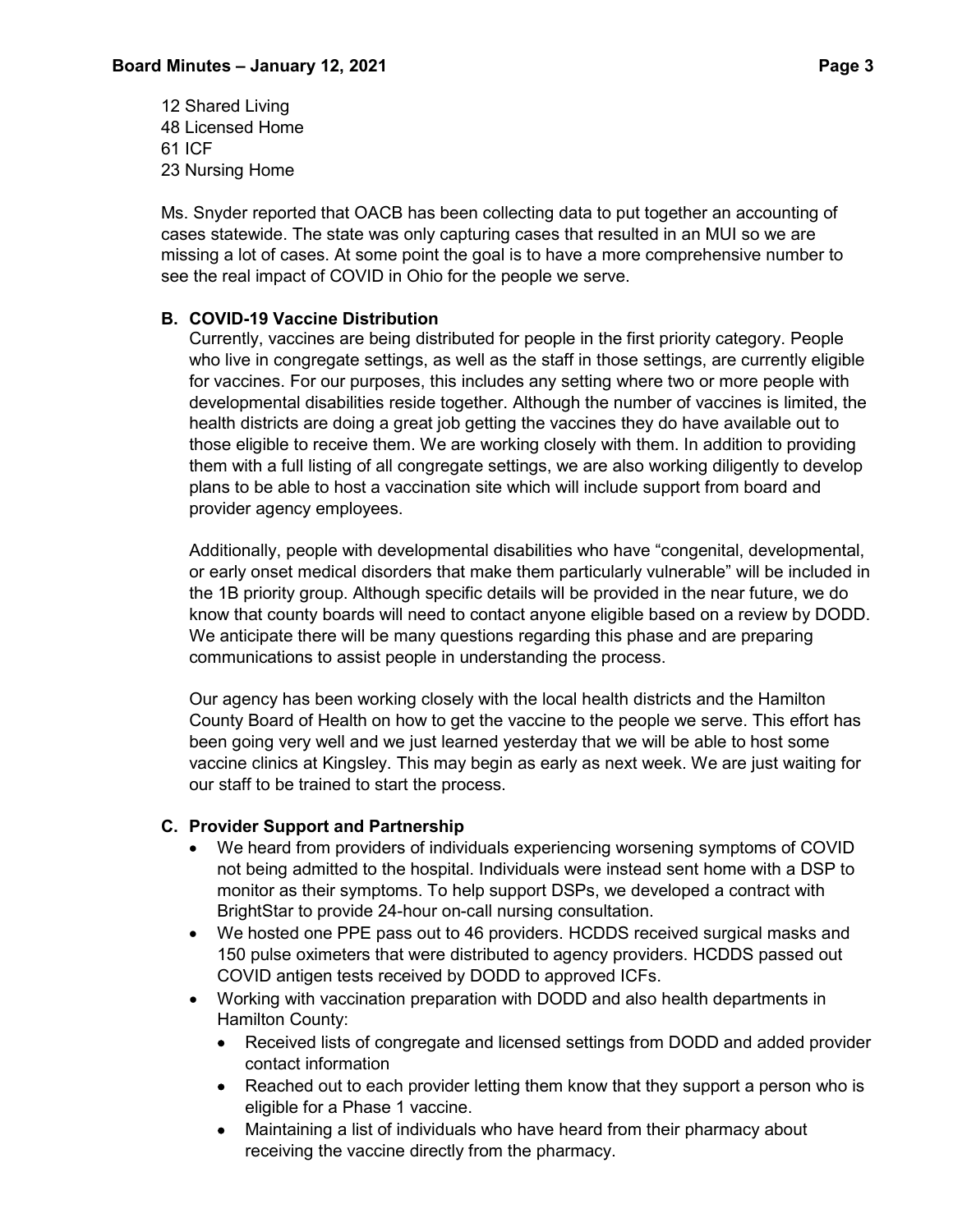- Working with the health departments to collaborate and offer resources so individuals in our system can receive the vaccine in a timely manner.
- Beginning in January, HCDDS will be temporarily be offering BCI checks for newly hired DSPs at our Support Center location one day a week.
- HCDDS will also be offering temporary reimbursement for required coursework for new DSPs and for Medication Certification 1 renewal. HCDDS quality assurance nurses developed a training curriculum and will be offering free training in 2021 for DSPs.
- Developed and implemented a process for providers to request extraordinary or unusual costs incurred by residential providers due to COVID-19 and not reimbursable by Medicaid from 11/1/20, on a first-come, first-served basis.
	- These funds can be used for hotel fees, cleaning/sanitizing supplies, additional PPE, takeout meals for individuals/staff, and other needed items for a setting impacted by COVID.

# **D. School Updates**

COVID-19 Positive Cases at MBR: 6 staff, 1 student, and at BBF: 2 staff School Enrollment Data:

Total Students= 62,

Rost: 33 (20 in person, 8 remote, 4 satellite) Fairfax: 29 (21 in person, 9 remote)

# **E. 2020 Waiting List Data**

Ms. Snyder provided the board with the 2020 waiting list statistics in their packet for their information. If you have any questions, please let Ms. Snyder know.

## **F. 2020 Waiver Data**

Ms. Snyder provided the board with the 2020 waiver statistics in their packet. If you have any questions, please let her know.

# **G. Early Intervention Annual Performance Report**

The EI team received their annual performance report and was at 100% for compliance indicators as required by the Ohio Department of Education (ODE). There are currently 594 children enrolled in EI services. There were 874 contacts with families the past month. There were 85 developmental evaluations/assessment completed remotely this past month and 771 completed year-to-date.

# **H. Future Events**

01/18/21 – Martin Luther King Jr. Day-all HCDDS Offices and Schools are closed

01/19-21 – Transition Bootcamp,3 half-day virtual sessions. 9 a.m.-1:15 p.m.

02/15/21 – President's Day-all HCDDS Offices and Schools are closed

03/09/21 – HCDDS Board Meeting, 5 p.m. (**No meeting in February**)

Ms. Snyder welcomed Neil Townsend as the new Budget & Administrative Operations Director. Neil comes to us from DODD and we are happy to have him here.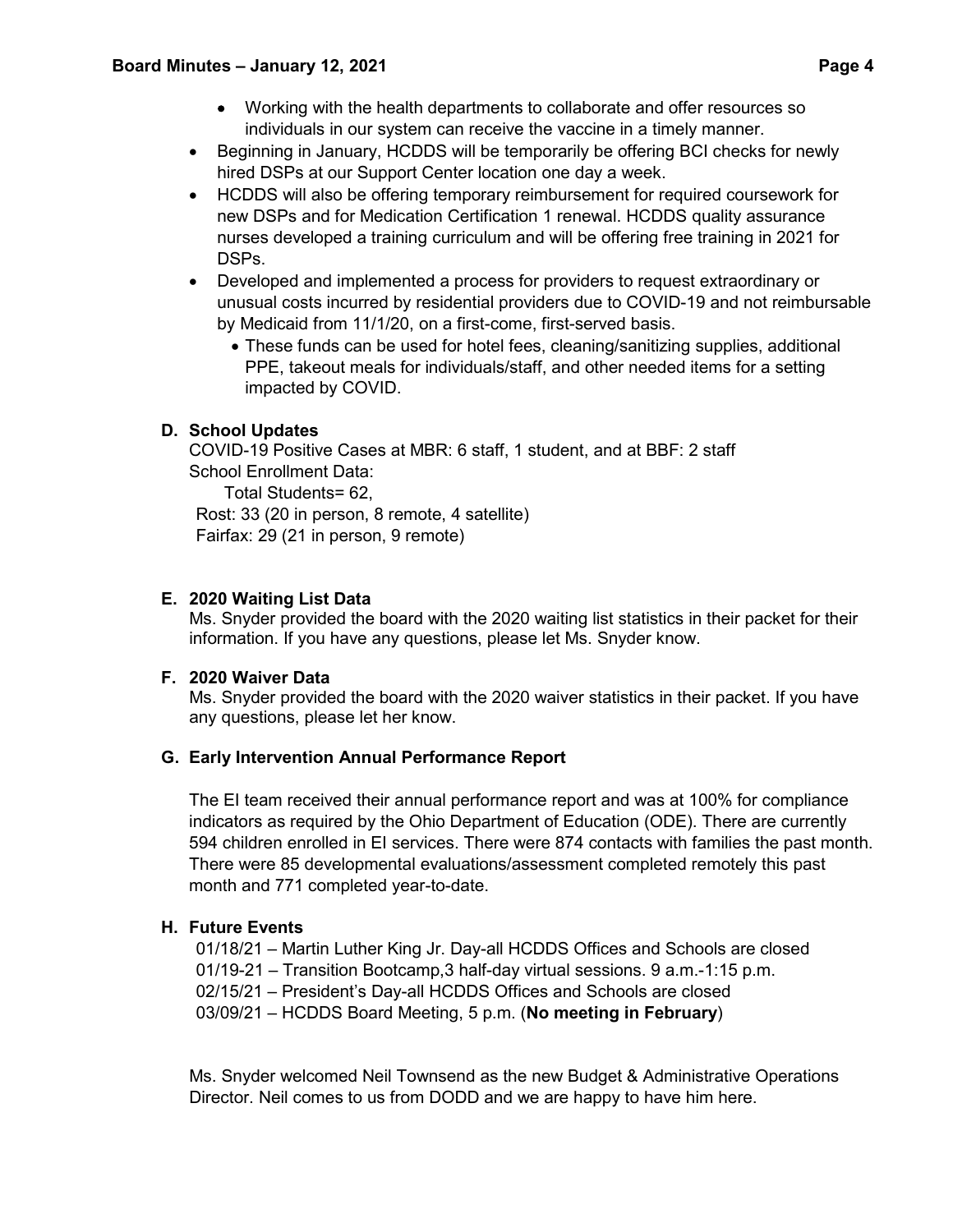# **COMMITTEE REPORTS**

None

# **FINANCIAL REPORT – Reported by Mr. Hartfiel**

Mr. Hartfiel reviewed the financial report for December 2020.

Approval is requested for actual operating expenses of \$4,774,575 for the month of December 2020 with cumulative totals amounting to \$83,423,510 as confirmed by the Hamilton County Cash Disbursement Journal.

#### **Dr. Magenheim moved that the Board approve the actual operating expenses for the month of December 2020. Ms. Taylor seconded the motion and it passed unanimously.**

Approval was requested for estimated operating expenses of \$2,834,489 for the month of February 2021, subject to final approval by the Board upon confirmation by the Hamilton County Cash Disbursement Journal.

## **Dr. Magenheim moved that the Board approve the tentative operating expenses for the month of February 2021. Ms. Taylor seconded the motion and it passed unanimously.**

Approval was requested for estimated operating expenses of \$2,457,663 for the month of March 2021, subject to final approval by the Board upon confirmation by the Hamilton County Cash Disbursement Journal.

# **Dr. Magenheim moved that the Board approve the tentative operating expenses for the month of March 2021. Ms. Taylor seconded the motion and it passed unanimously.**

## **UNFINISHED BUSINESS**

Ms. Freudenberg shared the 2021 Annual Plan that is on our website now for viewing. Three people attended the virtual hearing in December. Ms. Freudenberg received no emails this time for revisions. There were no significant changes made to the plan.

Mr. Freudenberg asked the Board for approval of the revised 2021 Annual Plan as presented in their packet.

# **Mr. Abes moved that the Board approve the 2021 Annual Plan. Ms. Taylor seconded the motion and it passed unanimously.**

## **NEW BUSINESS**

1. Ms. Snyder requested approval to enter into multi-year contracts with the following staff:

Chris Taylor, MUIP Investigative Agent 2 year Contract: 1/25/21 - 1/24/23

Lisa Grady, Transition Supervisor 2 year Contract: 2/26/21 - 2/25/23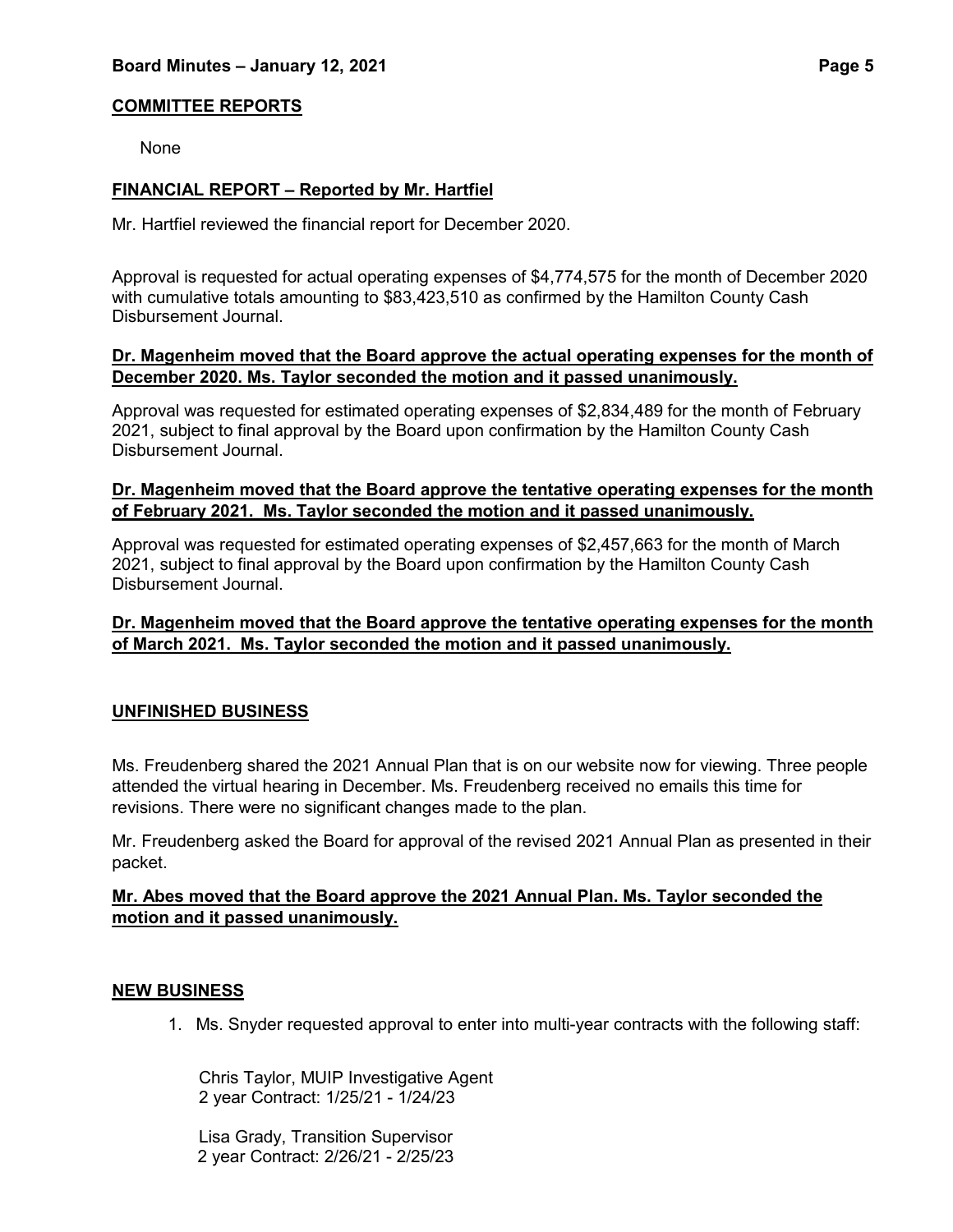# **Mr. Abes moved approval of the request to enter into the multi-year contracts as presented. Ms. Taylor seconded the motion and all were unanimously approved.**

2. Ms. Snyder asked the Board for approval of the intention to provide a special education program to eligible children ages six through twenty-one for the 2021-2022 school year at the rate of \$50,000 per student.

## **Ms. Taylor moved approval of the 2021-2022 Special Education Resolution as presented. Ms. Eisele seconded the motion and it was unanimously approved.**

3. Mr. Zinn asked the Board for approval of the 2021-2022 children's services calendars. The calendars account for 176 school days for the children and 185 days for staff.

# **Mr. Abes moved approval of the 2020-2021 children's services calendars as presented. Ms. Taylor seconded the motion and it was unanimously approved.**

4. Ms. Snyder asked the Board for approval of the Corporate Compliance Resolution, which names Neil Townsend as the compliance officer for all public funding.

# **Ms. Eisele moved approval of the Corporate Compliance Resolution. Ms. Taylor seconded the motion and it was unanimously approved.**

5. Mr. Neil Townsend asked the Board for approval of the Resolution for Medicaid expenditures, which approves the use of funds to pay the non-federal share of the services required by section 5126.0511 of the ORC for Medicaid expenditures.

# **Ms. Taylor moved approval of the Resolution for Medicaid expenditures as presented. Ms. Eisele seconded the motion and it was unanimously approved.**

6. Board Retreat-

Board members will email their availability and preferences for a virtual or in-person board retreat from 9-12 p.m. one day in March.

7. Announcements-

Dr. Andy Magenheim welcomed everyone back this year. Happy birthday Andy!